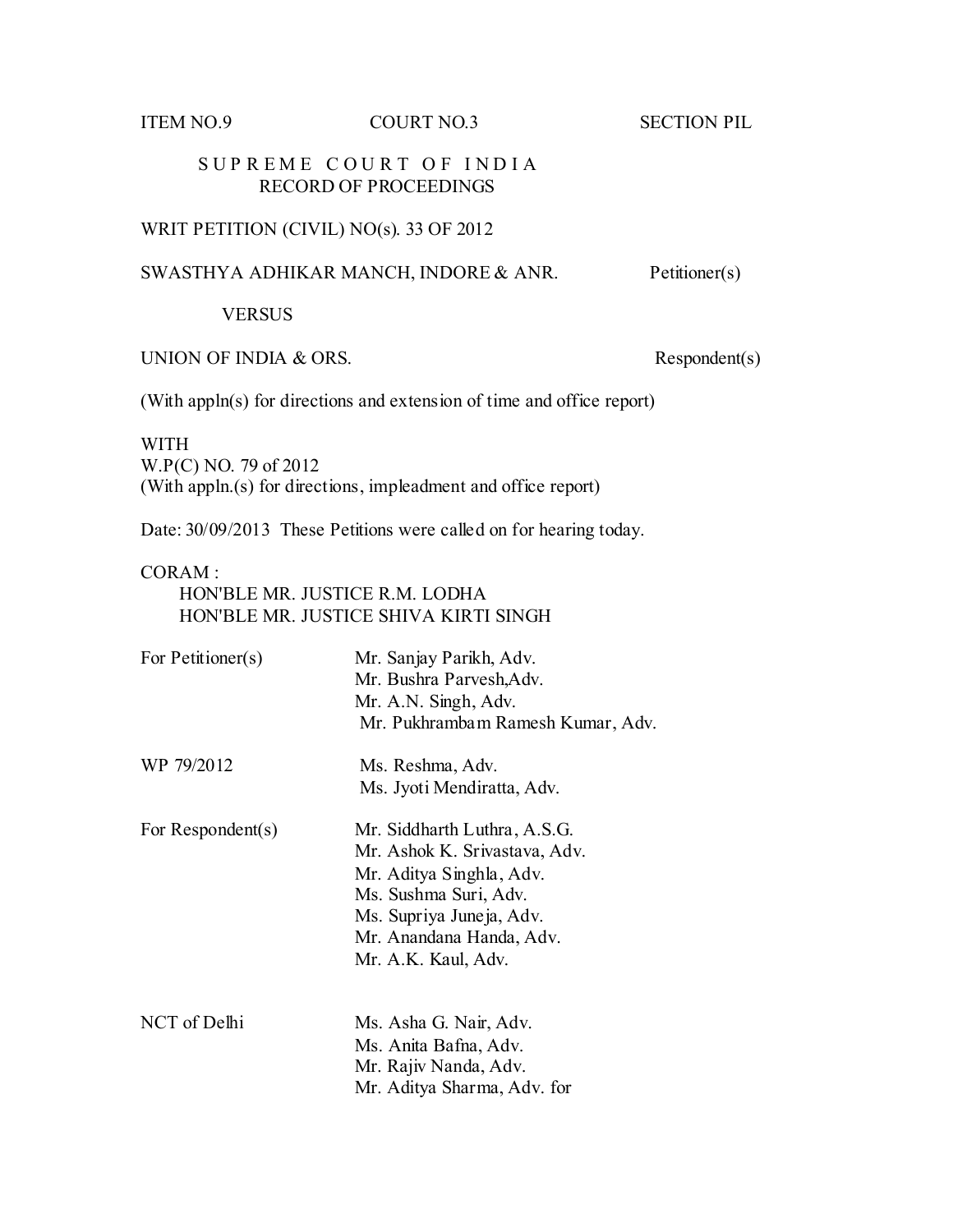|                   | Mr. D.S.Mahra, Adv.                                                                                                               |
|-------------------|-----------------------------------------------------------------------------------------------------------------------------------|
| <b>NHRC</b>       | Ms. Shobha, Adv.<br>Ms. Jyoti Rana, Adv.                                                                                          |
| <b>ISCR</b>       | Mr. Manisha Singh, Adv.<br>Mr. Navnit Kumar, Adv.<br>Ms. Aruna Gupta, Adv.<br>Mr. Aalishan Nazvi, Adv.<br>Ms. Manisha Singh, Adv. |
| Uttrakhand        | Mr. AshutoshKr. Sharma, Adv.<br>Ms. Rachana Srivastava, Adv.                                                                      |
| Jharkhand         | Mr. Anil Kr. Jha, Adv.                                                                                                            |
| Arunachal Pradesh | Mr. Anil Shrivastav, Adv.<br>Mr. Ritu Raj Biswas, Adv.                                                                            |
| Assam             | Mr. Avijit Roy, Adv. for<br>M/s. Corporate Law Group                                                                              |
| Madhya Pradesh    | Mr. C.D. Singh, Adv.                                                                                                              |
| Goa               | Mr. Pratap Venogopal, Adv.<br>Ms. Meenakshi Chauhan, Adv.<br>Mr. Gaurav Nair, Adv. for<br>M/s. K.J. John & Co.                    |
| Himachal Pradesh  | Mr. Varinder Kumar Sharma, Adv.<br>Mr. Suryanarayana Singh, Adv.<br>Ms. Pragati Neekhra, Adv.<br>Ms. A. Subhashini, Adv.          |
|                   | Ms. C.K. Sucharita, Adv.                                                                                                          |
| UT-Chandigarh     | Ms. Vimla Sinha, Adv. for<br>Mr. Gopal Singh, Adv.                                                                                |
|                   | Mr. A.P. Mayee, Adv.<br>Mr. Charudatta Mahindrakar, Adv.                                                                          |
| Manipur           | Mr. Sapam Biswajit Meitei, Adv.<br>Mr. Khwairakpam Nobin Singh, Adv.                                                              |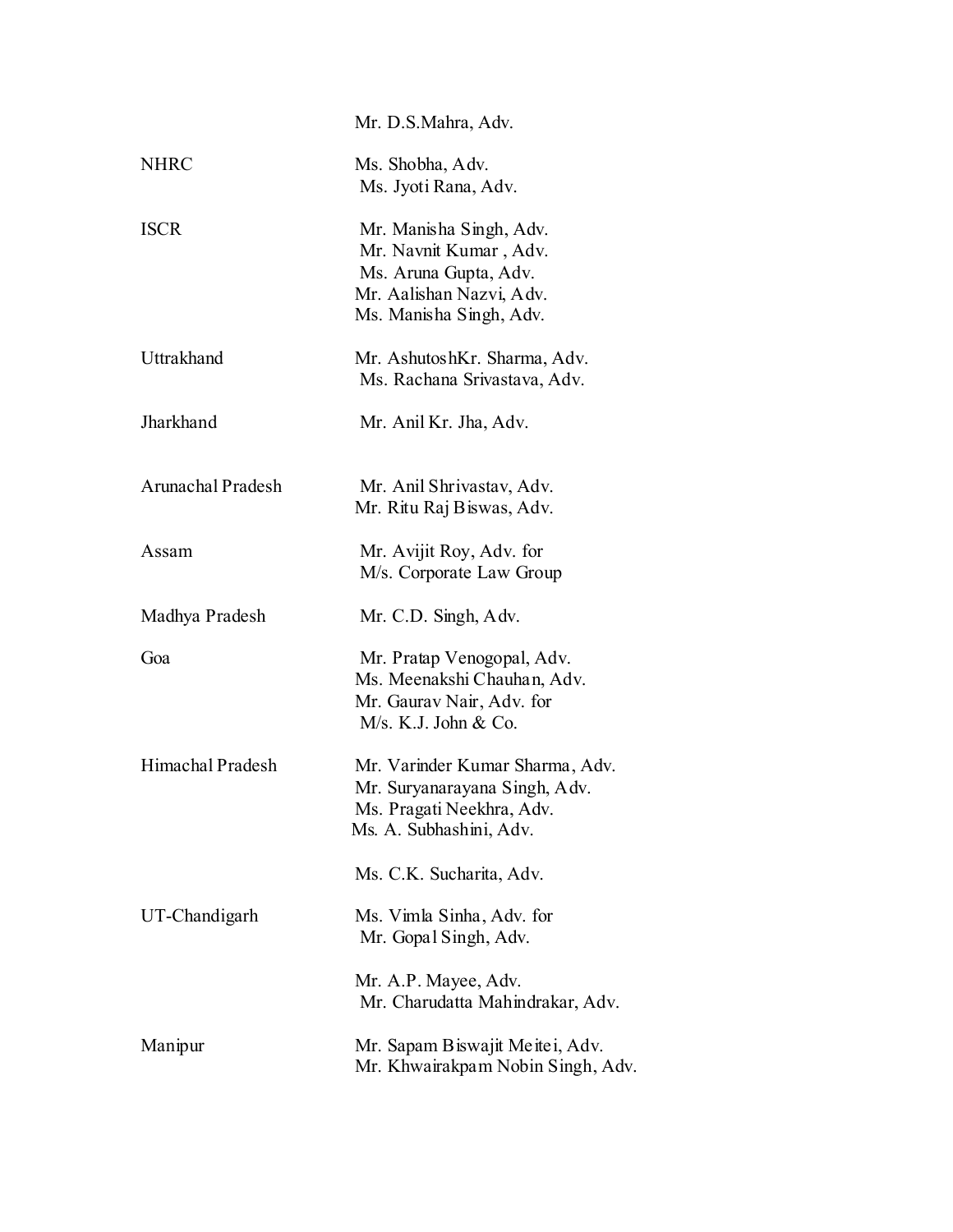|              | Dr. Monika Gusain, Adv.<br>Mr. Abhinav Jain, Adv.                                                                                                           |
|--------------|-------------------------------------------------------------------------------------------------------------------------------------------------------------|
| <b>MCI</b>   | Mr. Amit Kumar, Adv.<br>Mr. Ankit R., Adv.<br>Mr. Avijit Mani Tripathi, Adv.<br>Mr. Atul Kumar, Adv.                                                        |
| Punjab       | Mr. Kuldip Singh, Adv.<br>Mr. Mohit Mudgil, Adv.                                                                                                            |
| Mizoram      | Mr. P.V. Yogeswaran, Adv.                                                                                                                                   |
| Tripura      | Mr. Gopal Singh, Adv.<br>Mr. Ritu Raj Biswas, Adv.                                                                                                          |
| Chhattisgarh | Mr. Atul Jha, Adv.<br>Mr. Sandeep Jha, Adv. for<br>Mr. Dharmendra Kumar Sinha, Adv.                                                                         |
| Karnataka    | Mr. V.N. Raghupathy, Adv.                                                                                                                                   |
| Puducherry   | Mr. V.G. Pragasam, Adv.<br>Mr. S.J. Aristotle, Adv.<br>Mr. Prabu Ramasubramanian, Adv.                                                                      |
| Megha lya    | Mr. Ranjan Mukherjee, Adv.<br>Mr. S.C. Ghosh, Adv.<br>Mr. S. Bhowmick, Adv.<br>Mr. R.P. Yadav, Adv.                                                         |
| J&K          | Mr. Sunil Fernandes, Adv.<br>Ms. Insha Mir, Adv.<br>Ms. Astha Sharma, Adv.<br>Mr. Raghav Chadha, Adv.                                                       |
| Haryana      | Mr. Manjit Singh, A.A.G.<br>Ms. Vivekta Singh, Adv.<br>Mr. Tarjit Singh, Adv.<br>Mr. Vinay Kuhar, Adv.<br>Mr. Raktim Gogoi, Adv.<br>Ms. Monika Gosain, Adv. |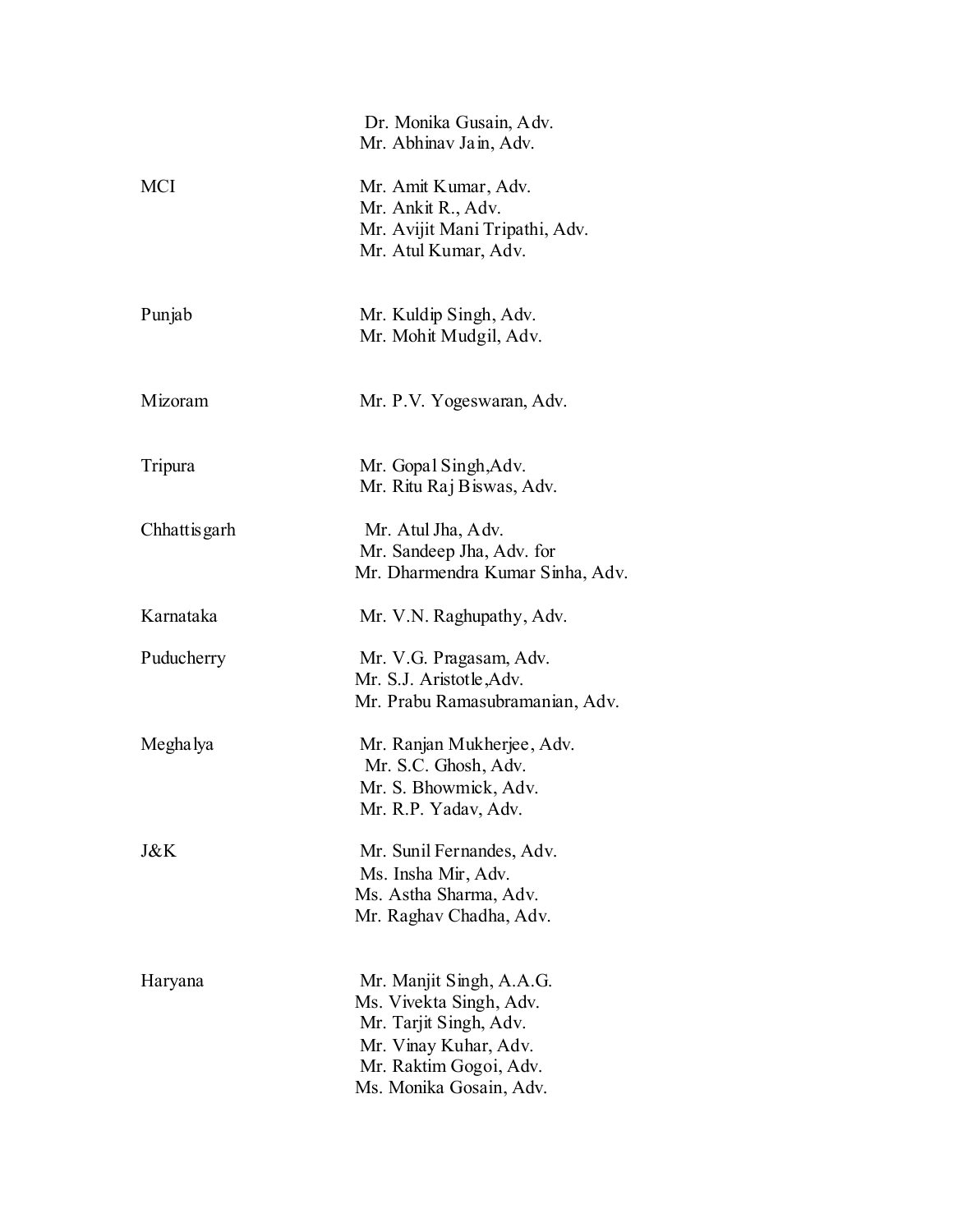|                                     | Ms. Anitha Shenoy, Adv.                                                                                     |
|-------------------------------------|-------------------------------------------------------------------------------------------------------------|
| <b>Bihar</b>                        | Mr. Abhinav Mukerji, Adv.<br>Ms. Bihu sharma, Adv.<br>Ms. Tanya Shree, Adv.<br>Ms. Purnima, Adv.            |
| <b>Uttar Pradesh</b>                | Mr. Shakeel Ahmad Syed, Adv.<br>Mr. Abhisth Kumar, Adv.<br>Ms. Archana Singh, Adv.                          |
| Rajasthan                           | Mr. Manish Singhvi, A.A.G.<br>Mr. Amit Lubhaya, Adv.<br>Mr. Irshad Ahmad, Adv.<br>Ms. Pragati Neekhra, Adv. |
| Tamil Nadu                          | Mr. R. Rakesh Sharma, Adv.<br>Mr. B. Balaji, Adv.                                                           |
|                                     | Ms. Aruna Gupta, Adv.                                                                                       |
|                                     | Mr. M.T. George, Adv.                                                                                       |
| Nagaland                            | Ms. K. Enatoli Sema, Adv.<br>Mr. Amit Kumar Singh, Adv.                                                     |
| Sikkim                              | Mrs. Aruna Mathur, Adv.<br>Mr. Yusuf Khan, Adv.                                                             |
| West Bengal                         | Mr. Anip Sachthey, Adv.<br>Mr. Mohit Paul, Adv.                                                             |
| Andaman & Nicobar<br>Administration | Mr. Balasubramaniam, Adv.<br>Mr. K.V. Jagdishvaran, Adv.<br>Ms. G. Indira, Adv.                             |
|                                     | Ms. Shalini Chandra, Adv.<br>Ms. Swati Chandra, Adv.<br>Mr. Sudanshu Saran, Adv.                            |
| IA 8                                | Dr. Abhishek Manu Singhvi, Sr. Adv.<br>Mr. Jayant K. Mehta, Adv.<br>Mr. Sukant Vikram, Adv.                 |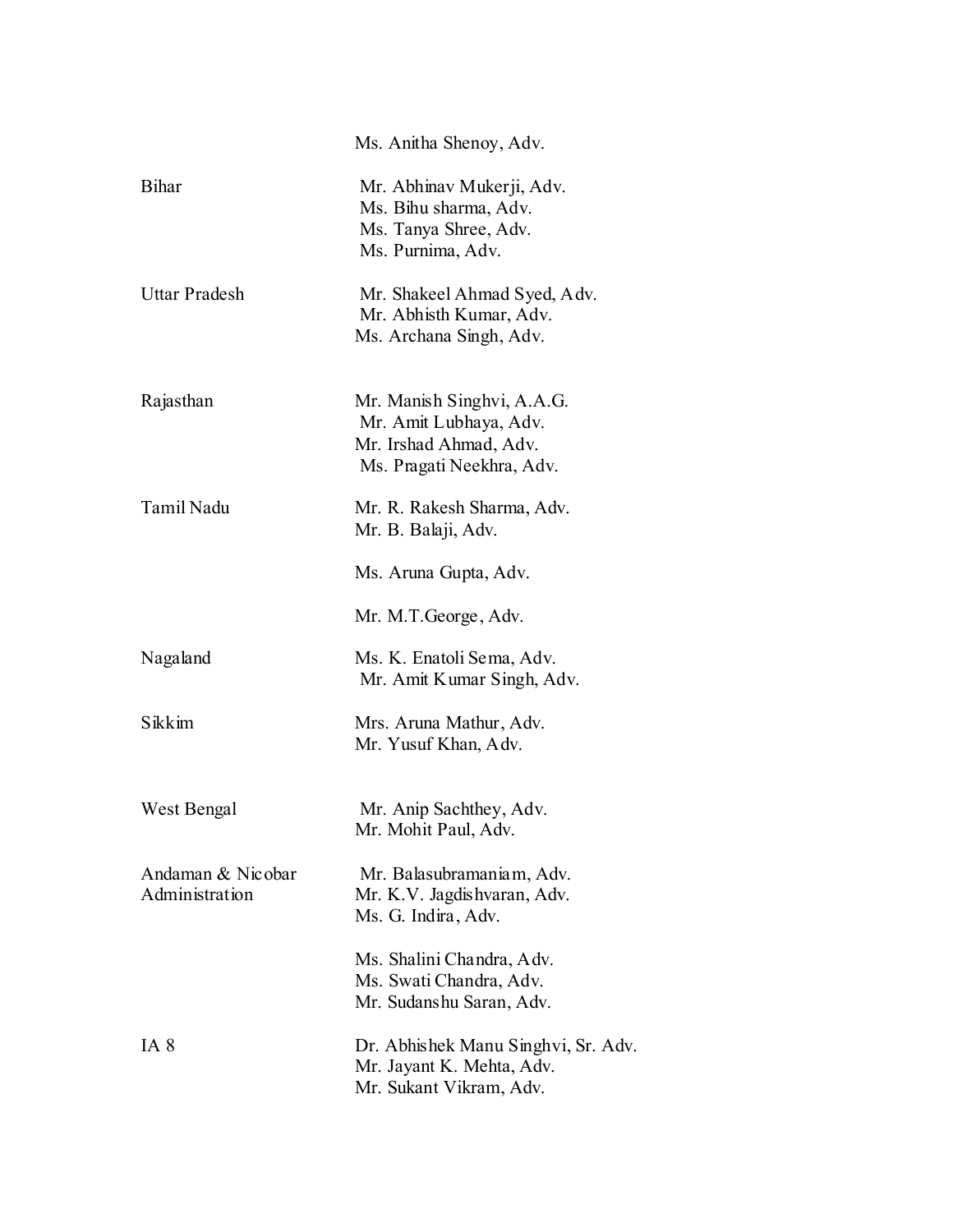Mr. Anuj Kapoor, Adv.

IA 9 Mr. Sushil Kr. Jain, Sr. Adv. Mr. Puneet Jain, Adv. Ms. Pratibha Jain, Adv.

Ms. Sandhya Goswami,Adv.

Ms. Aparna Bhatt, Adv.

 UPON hearing counsel the Court made the following O R D E R

 On 26.7.2013, Mr. Siddharth Luthra, learned Additional Solicitor General submitted that the Secretary, Ministry of Health would convene the meeting of the Chief Secretaries/Health Secretaries of the State Governments and the Administrators of the Union erritories to discuss all the facets and aspects concerning the legal framework for strengthening the regulation of clinical trials and other incidental matters.

2. In view of the above submission, the matter was adjourned and the Secretary, Ministry of Health was directed to file further affidavit.

3. In pursuance of the above order, the additional affidavit has been filed by Mr. Arun Kumar Panda, Joint Secretary, Ministry of Health and Family Welfare, Government of India. It is stated in the said affidavit that the Secretary, Ministry of Health and Family Welfare was to file the affidavit but he had to travel overseas due to official work and was to resume work on 20.9.2013 and, therefore, he has filed the additional affidavit.

4. In the additional affidavit, it is stated that on 13.8.2013, the meeting of the Chief Secretaries/Health Secretaries of the State Governments and the Administrators of the Union Territories was convened. In that meeting, diverse issues were deliberated. The States also gave their view points. The views expressed by the States of Madhya Pradesh, Rajasthan, West Bengal, Punjab, Andhra Pradesh, Karnataka and Gujarat have been particularly noted in the additional affidavit. Based on the deliberations, the Secretary, Ministry of Health and Family Welfare summed up and made the following observations:

 A). Even though the concerns have been raised about the conduct of clinical trials in the country, clinical trials are necessary or the development of new drugs in the country. India has the capacity and knowhow for drug discovery research. However, there should be a robust system for conducting clinical trials in the country to ensure that trials are conducted in a scientific and ethical manner and in compliance to the regulatory provisions.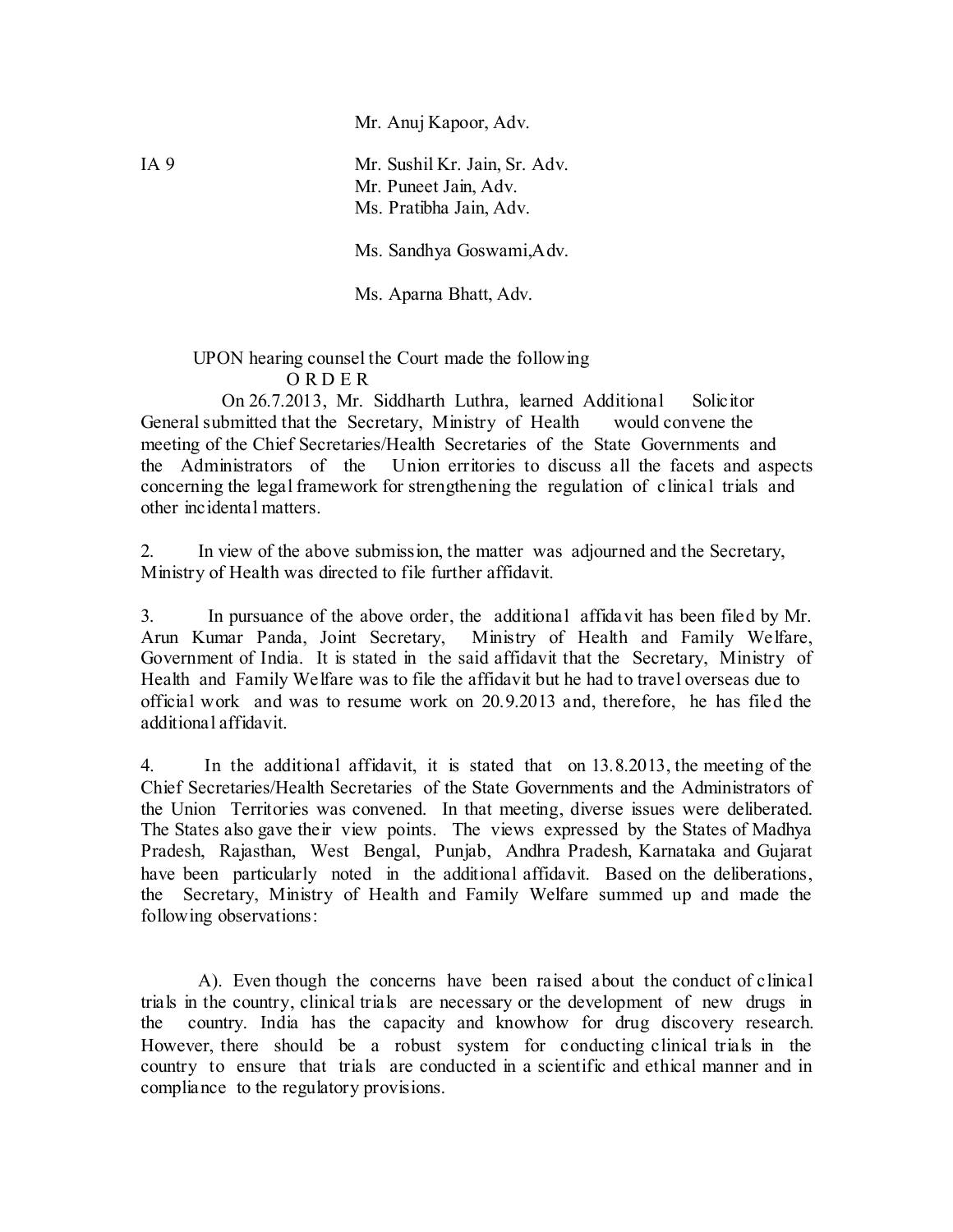B). Restricting clinical trials to Government Hospitals alone would not provide a solution. What is required is a robust system for regulating the conduct of clinical trials in the country.

 C). The amount of money paid by the sponsor/companies to the investigator for conduct of clinical trial may act as an inducement to the investigator for conducting clinical trials. Sometimes such inducement may lead to bias in enrollment of subjects in the trials.

 D). Regulatory provisions may be made so that information relating to the amount of money paid by the companies to investigators for conduct of clinical trials is in the knowledge of the regulatory authorities.

 E). There are some concerns on certain clauses of the amendment of Drugs & Cosmetics Rules made on 30.1.2013 regarding compensation in clinical trials. Some amendments in these clauses may be required.

 F). A Committee constituted under the chairmanship of Dr. Ranjit Roy Chaudhury for formulating guidelines on clinical trials and new drugs has submitted its report. The report will be helpful in further strengthening of the regulation of clinical trials in the country.

 G). States' suggestions and views would be considered for further strengthening of the regulation of clinical trial.

 5. The additional affidavit also states that suggestions have been received from (i) National Human Rights Commission; (ii) Mr. Sanjay Parikh, advocate for the petitioners; (iii) SAMA Resource Group for Women and Health & Locost Standard Therapeutics and (iv) Indian Society for Clinical Research.

6. It is stated in the additional affidavit that the Government of India had already issued three notifications, (i) G.S.R. 53(E) specifying the procedures for payment of compensation to the subjects of the trial in cases of injury or death; (ii) G.S.R. 63(E) specifying various conditions for conduct and inspection of clinical trials and (iii) G.S.R. 72(E) specifying the detailed guidelines for registration of Ethics Committee.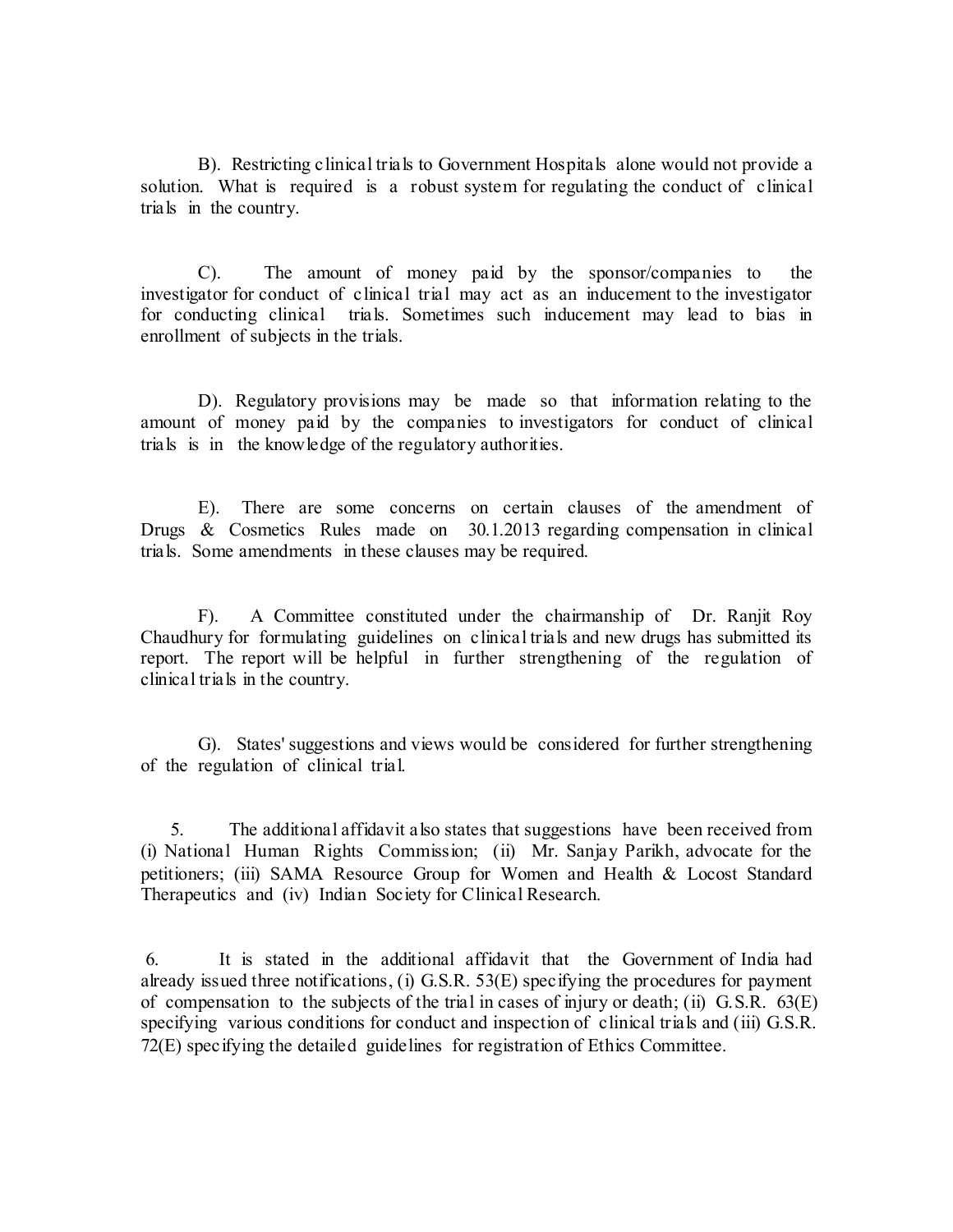7. The Expert Committee under the chairmanship of Prof. Ranjit Roy Chaudhury to prepare guidelines for approval of clinical trials and new drugs in the country was appointed which has submitted its report on 8.8.2013. It is stated that the said report is under consideration.

8. It has been brought to the notice of this Court that the Drugs & Cosmetics (Amendment) Bill, 2013 (for short "Bill") has been introduced in the Parliament on 29.8.2013. The Bill has a separate chapter containing penal provisions for violation and non-compliance of the provisions relating to the conduct of the clinical trials.

9. It is further stated in the additional affidavit that 577 clinical trial sites have been inspected and notices have been issued to the investigators/sponsors/ethics committees seeking clarifications in 235 cases.

10. In light of the order passed by this Court on 3.1.2013 that until further orders the clinical trials of new chemical entity shall be conducted strictly in accord with the procedure prescribed in Schedule 'Y' of Drugs & Cosmetics Act, 1940 under the direct supervision of the Secretary, Ministry of Health & Family Welfare, Government of India, it is stated that a system of supervision of clinical trials of new chemical entities by constituting Apex Committee and Technical Committee has been put in place.

11. Giving factual details, it is stated that till 31.8.2013, 12 New Drugs Advisory Committees (NDACs) have met 78 times wherein a total number of 1122 applications for approval of clinical trials, new drugs and fixed dose combinations were evaluated. Out of these 1122 applications, 331 were related to approval of Global Clinical Trial

 (GCT) including clinical trials of new chemical entities. Of these 331 GCT applications, NDACs after deliberations have recommended for approval of 285 applications. For 46 applications, no recommendation has been made. Out of above 285 applications so far, DCG (I) has given approval to conduct clinical trials in 162 cases.

12. With regard to conduct of clinical trials in respect of 162 cases for which approval has been given by DCG (I), we keep the matter for consideration after two weeks to enable the Additional Solicitor General to place on record the report of Prof. Ranjit Roy Chaudhury and also the details of the existing regime which ensures the safety to the subjects of clinical trials and avoid any serious adverse event by such clinical trials.

13. List the matter on 21.10.2013 for consideration of the limited aspect with regard to the conduct of clinical trials in 162 cases as noted above.